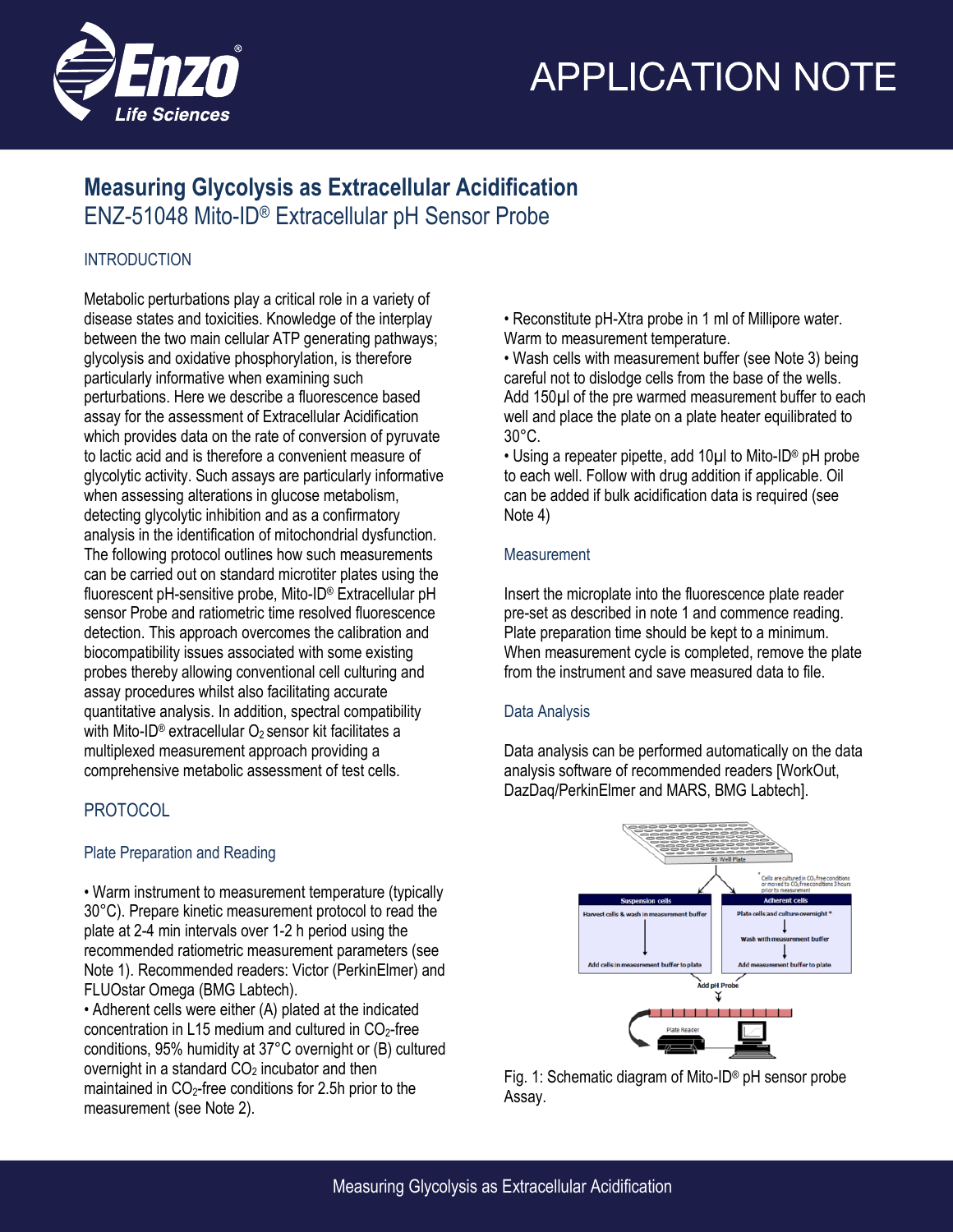

# **APPLICATION NOTE**

#### RESULTS AND DISCUSSION

#### Monitoring Cellular Respiration

The ability of the Mito-ID® pH probe assay to assess cell respiration is illustrated in Fig. 2. A typical data read out is presented in Fig 2A showing the parallel analysis of 96 individual samples. A serial dilution of HepG2 is presented in Fig 2B with increasing cell numbers causing an increased rate of acidification. This is seen as in increased rate of signal change. Profiles are highly reproducible showing %CV values of the order of <5%. Z' factor analysis (Fig 2C) assesses assay performance in terms of signal window and measurement reproducibility and shows excellent performance  $(Z' = -0.7)$ .



Fig. 2: A) 96 well plate based analysis of extracellular acidification (cell profiles on left, control profiles on right) . B) Acidification profiles for HepG2 cultured in L15 medium at the indicated seeding concentration (cells/well) C) Z' factor analysis HepG2 plated in L15 medium at ~1x10<sup>5</sup> cells/well. Data generated on FLUOstar Omega, BMG Labtech (A) and on a VictorX4, PerkinElmer (B&C).

#### Monitoring Glycolytic Inhibition

Treatment with 2DG results in reduced glucose uptake due to competitive inhibition of glucose transport. Treated cells show dramatic, immediate and dose dependant decreases in rates of extracellular acidification (Fig 3A). Oxamic acid inhibits the conversion of pyruvate to lactate blocking the main process contributing to extracellular acidification. Treated cells show dramatic, immediate and dose dependant decreases in rates of extracellular acidification (Fig 3B). Acidification measurements are

performed in unsealed conditions to ensure that the acidification observed is due almost entirely to lactate conversion (see Note 4).



Fig 3: Effect of increasing concentrations of 2DG (A) and Oxamate (B) on measured HepG2 acidification. Data are mean ± SD, n=4.

Monitoring Drug-Induced Mitochondrial Dysfunction Mitochondrial toxins such as electron transport chain inhibitors prevent or restrict aerobic ATP generation. In many cell systems this leads to an increase in glycolytic flux to supply cellular ATP. This increased acidification can therefore be used as a confirmatory parameter when investigating drug-induced mitochondrial dysfunction. These rates are typically compared to untreated cells to demine the direction and magnitude of the effect observed. This assay can be multiplexed with the Mito-ID® O2 sensor kit to assess both Extracellular Acidification and Oxygen Consumption on the same plate.



**Fig 4: A)** Acidification profiles of HepG2 cells illustrating the effect of compound treatment. **B)** Analysis of acidification rates allows the effect of drug treatment to be conveniently assessed